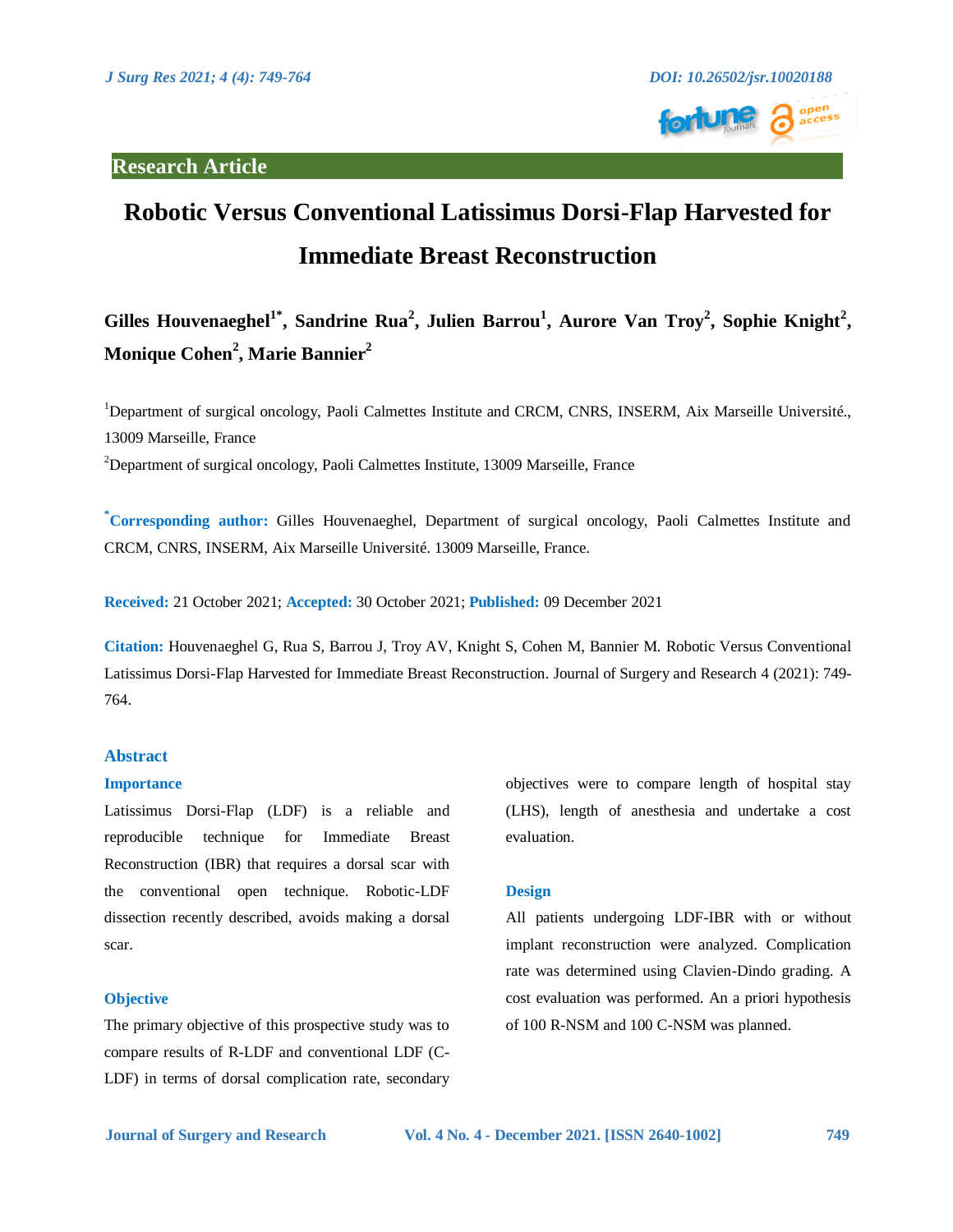### **Results**

204 LDF-IBR were performed, 126 R-LDF (61.8%) and 78 C-LDF, by five surgeons. Several significant differences were reported between the two groups: higher rates of previous radiotherapy, neo-adjuvant chemotherapy (NAC) and NAC with neo-adjuvant radiotherapy in C-LDF group, higher median age and higher rate of nipple sparing mastectomy in R-LDF group. LDF-IBR was associated with implant-IBR in 24.0% of patients (49/204). Duration of surgery was not significantly different for R-LDF versus C-LDF (OR=1.712, 95%CI 0.822-3.566, p=0.151). Crude dorsal complication rate was 35.3% (72/204) including 65 seromas (90.3% complications). There was no significant difference in complication rates between both groups, however Grade 2-3 dorsal complications were associated with LDF with implant reconstruction (OR=5.661, 95%CI 1.146-27.97, p=0.033). A significantly higher cost was observed for R-LDF, with a 27.2% median total cost difference (2108 Euros).

# **Conclusion**

We found no difference between R-LDF and C-LDF, except for a higher cost with R-LDF. Duration of anesthesia and cost decreased significantly over time throughout the learning curve.

**Key Words:** Breast reconstruction; Cost; Complications; Latissimus dorsi-flap; Robotic surgery.

# **1. Introduction**

Despite a great increase of breast conservative surgery over the past few decades, especially with the development of oncoplastic techniques [1,2], mastectomy remained necessary for patients with multifocal disease, large tumors without indication of neo-adjuvant chemotherapy, ipsilateral breast local recurrence [3,4], prophylactic mastectomy [5] and patient's wish. Immediate breast reconstruction (IBR), whether using a skin sparing (SSM) or a nipple sparing mastectomy (NSM) technique, results in better cosmetic outcome and quality of life than mastectomy without IBR [6]. It should therefore be discussed with the patient whenever possible. The main technics used for IBR are implants (definitive implant or expander). Since first described in 1994 [7] distal inferior epigastric perforator (DIEP) flap has been extensively developed during recent years, particularly for delayed reconstruction [8]. However, latissimus dorsi-flap (LDF) remains a reproducible technic, with a high reliability, which can be offered according to patient's wishes, previous treatment, patient's morphology, breast cup-size and ptosis. In a French multicentric study [6] LDF-IBR was performed in 46.9% of patients. The conventional open technique requires a dorsal scar which can be avoided with the help of endoscopic techniques. Endoscopic non-robotic LDF dissections have been reported in various centers [9- 14] however due to the 2-dimensional vision and the non-flexible instruments this procedure is technically challenging. Consequently, due to the development of robotic surgery in other specialties, few cases of robotic-LDF (R-LDF) have been reported [15-22]. Due to our experience of robotic surgery in oncological gynecology since January 2007, we decided to develop robotic breast and LDF surgery. The primary objective of this study was to compare results of R-LDF and conventional LDF (C-LDF) in terms of dorsal complication rate, secondary objectives were to compare length of hospital stay (LHS), length of anesthesia and undertake a cost evaluation.

**2. Methods 2.1 Patients**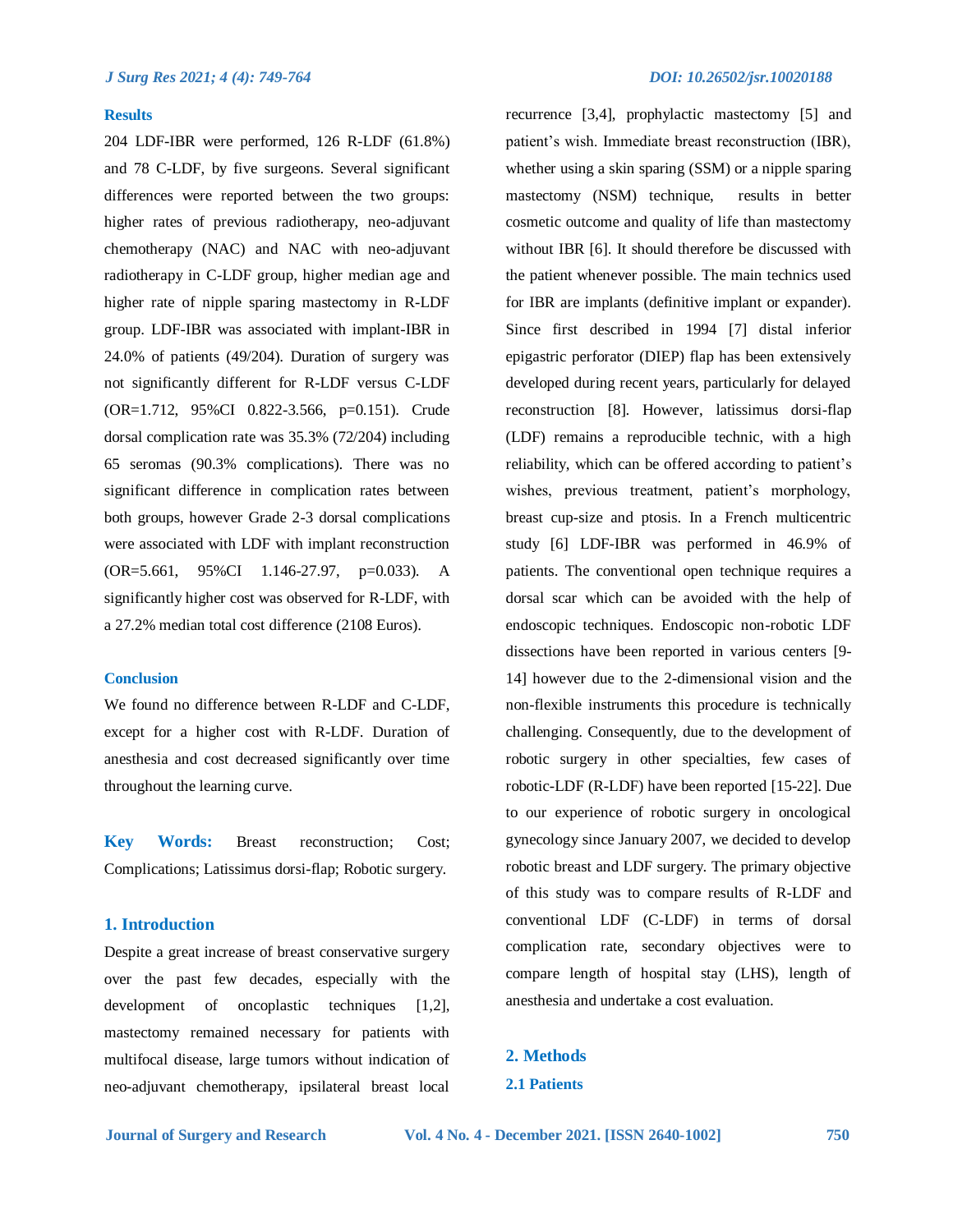All patients undergoing LDF-IBR between January 2016 and July 2020 were included in this study. A strong decrease in breast cancer surgery and particularly mastectomy with LDF-IBR was observed due to COVID-19 pandemic with only 3 LDF-IBR after the 11th of February 2020. We included patients operated for mastectomy with IBR, with or without robotic assistance for LDF dissection (R-LDF: robotic-LDF and C-LDF: conventional-LDF) with or without implant reconstruction. The main objective was to compare R-LDF and C-LDF in terms of complication and 200 patients were planned to achieve this comparison, with a first hypothesis of 100 R-NSM and 100 C-NSM. Secondary aims were to compare postoperative LHS and duration of the procedure and undertake a cost evaluation. LDF-IBR were performed by five surgeons: R-LDF by 4 surgeons and C-LDF by 5 surgeons. All patients were informed of robotic assistance before surgery. The selection criteria between C-NSM and R-NSM were determined by the choice of surgeons but also on the choice of patients: for NSMs which did not require the addition of a skin paddle, the choice was not to impose a dorsal scar whenever possible and for SSM the choice of patients was determined between the absence of dorsal scar or the removal of a dorsal skin paddle allowing a reconstruction of the nipple areolar complex at the same operative time. Intraoperative antibiotic therapy was systematically administered and preoperative search for nasal carriage of staphylococcus with a preoperative decontamination in case of positive result was performed. Our institutional ethical committee approved robotic breast surgery procedures and data were collected in the institutional breast cancer database (NCT02869607).

tobacco use, diabetes, ASA status, breast cup-size), previous treatment for BC (sentinel lymph node biopsy, axillary lymph node dissection (ALND), neoadjuvant chemotherapy, previous breast radiotherapy), indications for mastectomy (primary BC, local recurrence or prophylactic surgery), reconstruction with autologous LDF (muscle with fat around muscle) or non-autologous LDF (without fat around muscle), association of breast implant, year of treatment (2016, 2017, 2018 and 2019-2020). Complication rate was established using Clavien-Dindo grading [23] during a post-operative period of 30 days. Re-operation rate, type of complication and number of LHS days were analyzed. Time between surgery and adjuvant chemotherapy (AC) or post-mastectomy radiotherapy (PMRT) for patients without AC was recorded.

# **2.3 R-LDF procedure**

A standardized technique was established and previously reported, using da Vinci Si ® Surgical system XI or SI [24]. In summary, for skin sparing mastectomy (SSM), total mastectomy, axillary surgery and R-LDF dissections were performed through the incision around nipple areolar complex and for Nipple Sparing Mastectomy (NSM), total mastectomy, axillary surgery and R-LDF were performed through a short axillar or external incision whose length depended on the breast volume in order to allow the extraction of the specimen (5-7 centimeters). We began with the dissection of the sub-cutaneous plan of LD muscle and a dissection along the anterior axillary line of about 6-7cm up to the inferior mammary fold in order to introduce a robotic trocar (8 mm). A Gelpoint<sup>®</sup> Path mono-trocar was introduced through the axillar incision with one trocar for 0° camera, one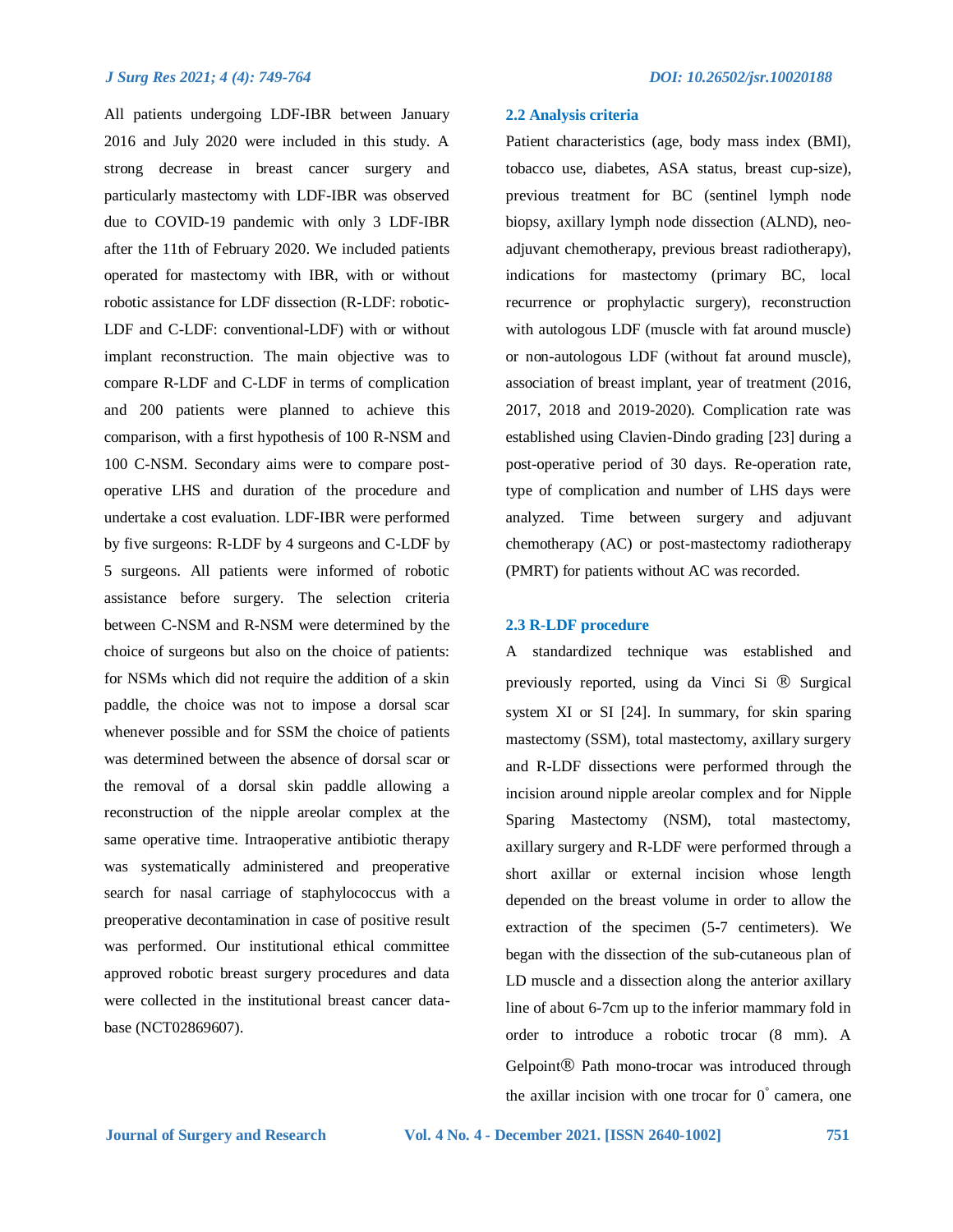robotic trocar and one trocar for Airseal® device insufflation. We used a low pressure (7mm Hg) and two robotic instruments, monopolar scissors and bipolar clamp. After having completed total mastectomy and axillary node surgery, the robotic procedure started with superficial LD muscle dissection from the middle of the muscle to the inferior part (5-7 centimeters under the inferior mammary fold) and to the superior part with a total section of the tendinous insertion. Dissection then continued to the deep side of the LD muscle and the section of posterior and inferior insertions of the muscle with monopolar scissors. Then a rotation of the muscle attached by its vascular pedicle allowed its mobilization to the mastectomy site. Two drains were placed in the dorsal area through the inferior scar used for the robotic trocar and one or two drains were placed in mastectomy site. C-LDF procedure: In all cases, LDF were harvested through dorsal scar with skin flap taken in all these cases.

# **2.4 Cost evaluation**

A cost evaluation, in euros, was undertaken including cost of duration of anesthesia (length of operating room occupation), length of hospital stay (number of days), cost of robotic instrumentation and other surgical devices (Gelpoint and Airseal), breast implant and cost of re-operation (duration of anesthesia and LHS in case of re-hospitalization). Purchase and maintenance costs of Da Vinci systems were not included as they are in relation with the number of procedures per-year for breast surgery and other indications of robotic procedures for urologic, gynecologic and digestive tumors. All costs for breast reconstruction were covered by the national insurance and costs of robotic procedure were supported by the institution. Patients had no pay out-of-pocket. Statistics: Main characteristics were reported using median, mean, confidence intervals 95% (CI 95) for quantitative criteria. Comparisons were performed using  $Chi^2$ , t-test and followed by binary logistic regression adjusted on significant univariate variables, using SPSS 16.0 (SPSS Inc., Chicago, Illinois).

# **3.Results**

#### **3.1 Patients**

204 LDF-IBR were performed, comprising 126 R-LDF (61.8%) and 78 C-LDF. Patient characteristics are reported in Table 1.

|                  |               | <b>C-LDF</b> |               | <b>R-LDF</b> |               | Chi <sup>2</sup> | <b>Total</b> |      |
|------------------|---------------|--------------|---------------|--------------|---------------|------------------|--------------|------|
|                  |               | Nb           | $\frac{6}{9}$ | Nb           | $\frac{0}{0}$ | p                | Nb           | $\%$ |
|                  | Number        | 78           | 38.2          | 126          | 61.8          |                  |              |      |
|                  | $A-B$         | 37           | 47.4          | 55           | 43.7          |                  | 92           | 45.1 |
| Breast cup size* | $\mathcal{C}$ | 25           | 32.1          | 43           | 34.1          | 0.869            | 68           | 33.3 |
|                  | >C            | 16           | 20.5          | 28           | 22.2          |                  | 44           | 21.6 |
|                  | $\leq$ 24.9   | 50           | 64.1          | 81           | 64.3          |                  | 131          | 64.2 |
| $BMI^*$          | 25-29.99      | 21           | 26.9          | 30           | 23.8          | 0.752            | 51           | 25   |
|                  | $>= 30$       | $\tau$       | 9             | 15           | 11.9          |                  | 22           | 10.8 |
| ASA status       | 1             | 24           | 30.8          | 46           | 36.5          |                  | 70           | 34.3 |
|                  | 2             | 53           | 67.9          | 77           | 61.1          | 0.573            | 130          | 63.7 |
|                  | 3             |              | 1.3           | 3            | 2.4           |                  | 4            | 2    |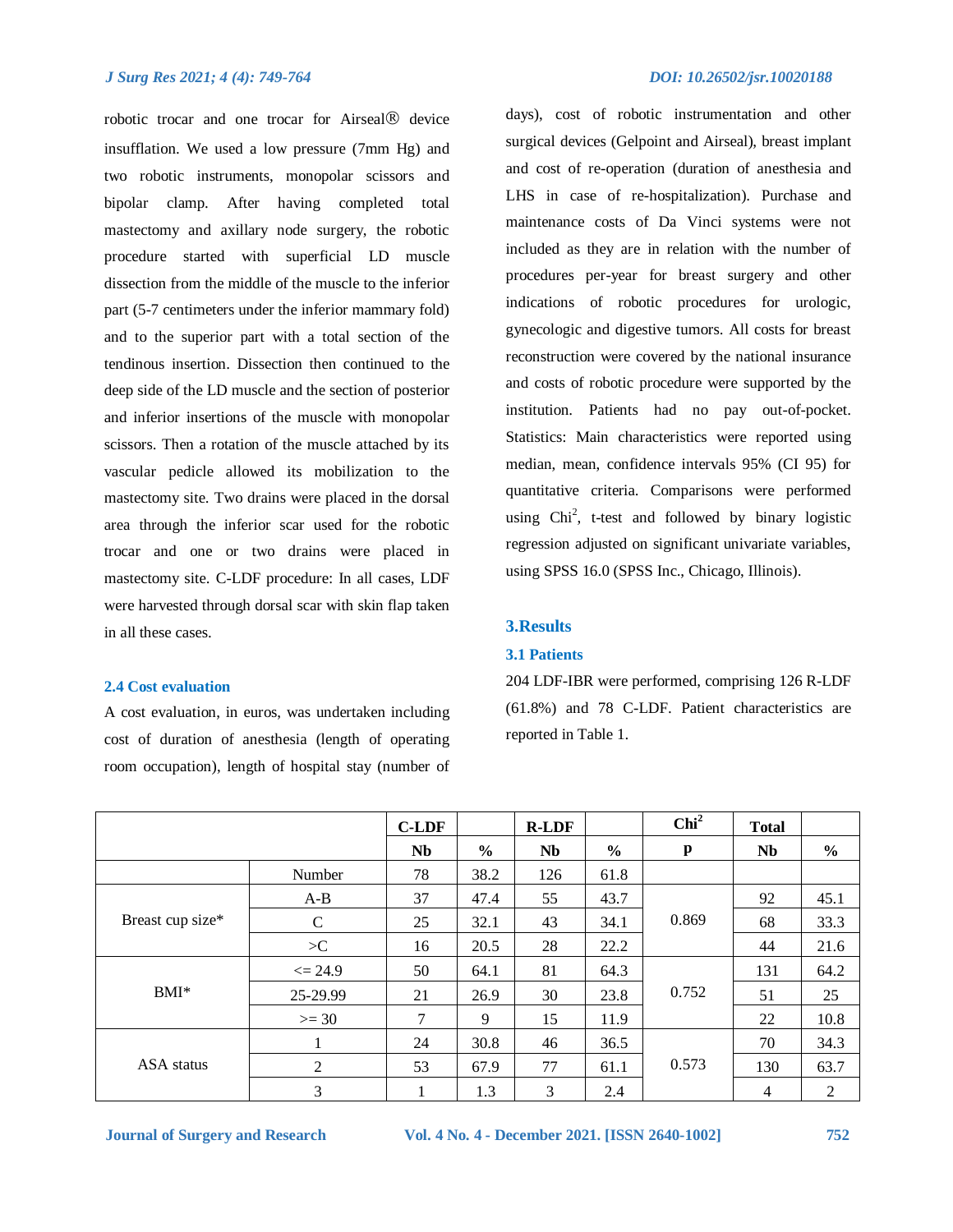|                      | N <sub>o</sub>   | 64               | 82.1             | 92               | 73               |          | 156            | 76.5           |
|----------------------|------------------|------------------|------------------|------------------|------------------|----------|----------------|----------------|
| Tobacco              | Yes              | 14               | 17.9             | 34               | 27               | 0.094    | 48             | 23.5           |
|                      | N <sub>o</sub>   | 78               | 100              | 120              | 95.2             |          | 198            | 97.1           |
| Diabetes             | Yes              | $\boldsymbol{0}$ | $\boldsymbol{0}$ | $\sqrt{6}$       | 4.8              | 0.053    | 6              | 2.9            |
| Previous RTH         | No               | 29               | 37.2             | 73               | 57.9             | 0.003    | 102            | 50             |
|                      | Yes              | 49               | 62.8             | 53               | 42.1             |          | 102            | 50             |
| $\rm NAC$            | N <sub>o</sub>   | 40               | 51.3             | 93               | 73.8             | 0.001    | 133            | 65.2           |
|                      | Yes              | 38               | 48.7             | 33               | 26.2             |          | 71             | 34.8           |
| NAC+N-RTH            | N <sub>o</sub>   | 45               | 57.7             | 105              | 83.3             | < 0.0001 | 150            | 73.5           |
|                      | Yes              | 33               | 42.3             | 21               | 16.7             |          | 54             | 26.5           |
|                      | N <sub>o</sub>   | 39               | 50               | 56               | 44.4             |          | 95             | 46.6           |
| Axillary surgery     | <b>SLNB</b>      | 18               | 23.1             | 37               | 29.4             | 0.596    | 55             | $27\,$         |
|                      | <b>ALND</b>      | 21               | 26.9             | 33               | 26.2             |          | 54             | 26.5           |
|                      | Prophylactic     | $\boldsymbol{0}$ | $\boldsymbol{0}$ | $\overline{2}$   | 1.6              |          | $\overline{2}$ | $\mathbf{1}$   |
| Indication           | Primary          | 63               | 80.8             | 95               | 75.4             | 0.419    | 158            | 77.5           |
|                      | Local recurrence | 15               | 19.2             | 29               | 23               |          | 44             | 21.6           |
| <b>LDF</b>           | autologous       | 67               | 85.9             | 81               | 64.3             | 0.001    | 148            | 72.5           |
|                      | no autologous    | 11               | 14.1             | 45               | 35.7             |          | 56             | 27.5           |
| Implant              | N <sub>o</sub>   | 69               | 88.5             | 86               | 68.3             | 0.001    | 155            | 76             |
|                      | Yes              | 9                | 11.5             | 40               | 31.7             |          | 49             | 24             |
|                      | <b>NSM</b>       | 5                | 6.4              | 76               | 60.3             |          | 81             | 39.7           |
| Mastectomy           | <b>SSM</b>       | 69               | 88.5             | 50               | 39.7             | < 0.0001 | 119            | 58.3           |
|                      | Standard         | $\overline{4}$   | 5.1              | $\boldsymbol{0}$ | $\boldsymbol{0}$ |          | $\overline{4}$ | $\overline{2}$ |
| All complications    | N <sub>o</sub>   | 33               | 42.3             | 61               | 48.4             | 0.24     | 94             | 46.1           |
|                      | Yes              | 45               | 57.7             | 65               | 51.6             |          | 110            | 53.9           |
|                      | $\boldsymbol{0}$ | 33               | 42.3             | 59               | 46.8             |          | 92             | 45.1           |
| Grade complication   | 1                | 39               | 50               | 45               | 35.7             | 0.104    | 84             | 41.2           |
|                      | $\overline{c}$   | $\mathbf{1}$     | 1.3              | 6                | 4.8              |          | $\tau$         | 3.4            |
|                      | 3                | 5                | 6.4              | 16               | 12.7             |          | 21             | 10.3           |
| Dorsal complication  | No               | 47               |                  | 85               |                  | 0.310    | 132            | 64.7           |
|                      | Yes              | 31               | 39.7             | 41               | 32.5             |          | 72             | 35.3           |
|                      | $\boldsymbol{0}$ | 47               | 60.3             | 85               | 67.5             |          | 132            | 64.7           |
| Dorsal complication  | $\mathbf{1}$     | 28               | 35.9             | 37               | 29.4             | 0.572    | 65             | 31.9           |
|                      | $\overline{2}$   | $\boldsymbol{0}$ | $\boldsymbol{0}$ | $\mathbf{1}$     | 0.8              |          | 1              | 0.5            |
|                      | 3                | 3                | 3.8              | 3                | 2.4              |          | $\sqrt{6}$     | 2.9            |
|                      | 2016             | 21               | 26.9             | $20\,$           | 15.9             |          | 41             | 20.1           |
| Years                | 2017             | 18               | 23.1             | 41               | 32.5             | 0.037    | 59             | 28.9           |
|                      | 2018             | 22               | 28.2             | 49               | 38.9             |          | 71             | 34.8           |
|                      | 2019-2020        | 17               | 21.8             | 16               | 12.7             |          | 33             | 16.2           |
| Length hospital stay | $\leq$ = 3       | 37               | 47.4             | 50               | 39.7             | 0.173    | $87\,$         | 42.6           |
|                      | > 3              | 41               | 52.6             | 76               | 60.3             |          | 117            | 57.4           |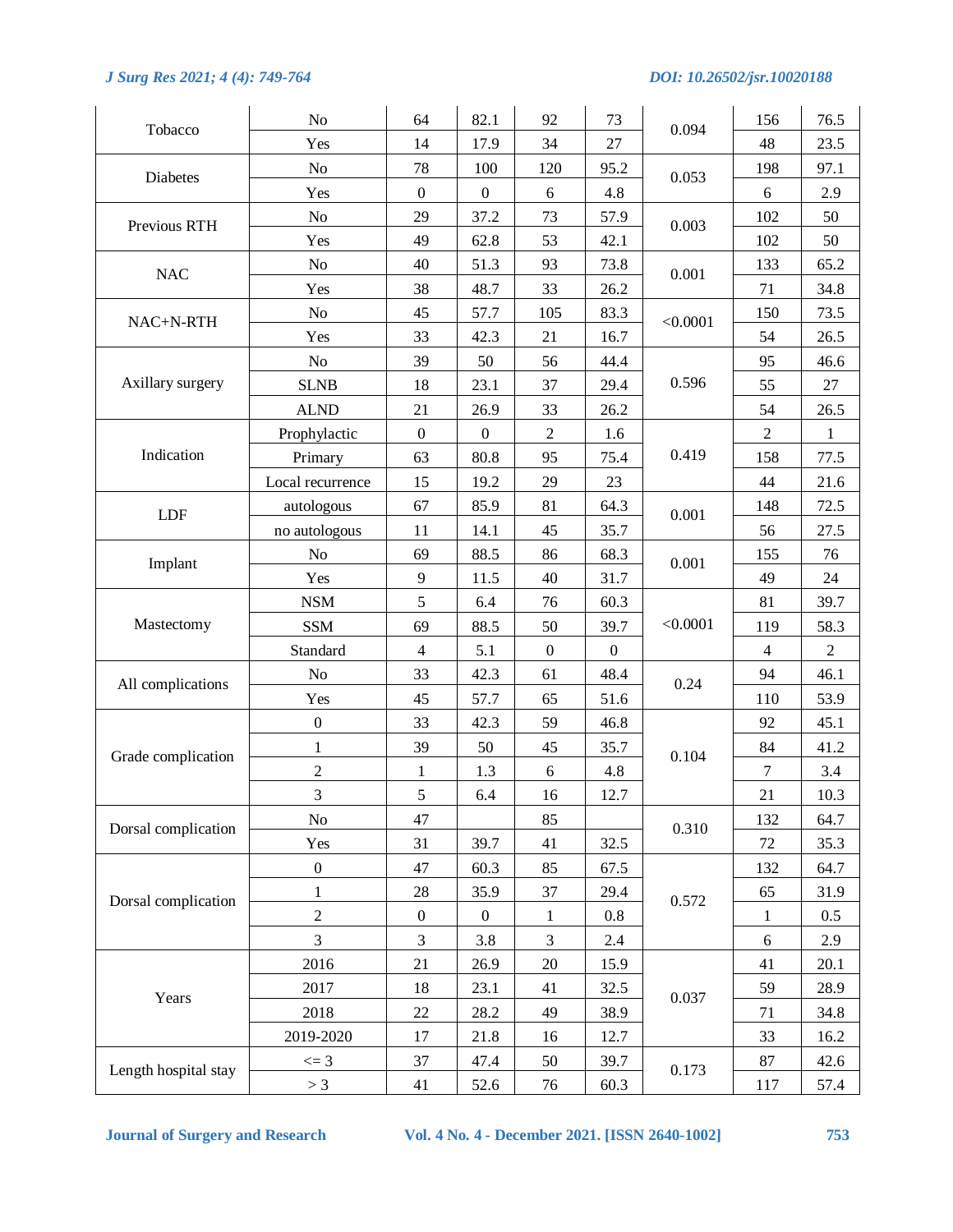| Histology    | <b>DCIS</b> | 10             | 12.8 | 24 | 19   |       | 34             | 16.7 |
|--------------|-------------|----------------|------|----|------|-------|----------------|------|
|              | <b>NST</b>  | 57             | 73.1 | 69 | 54.8 |       | 126            | 61.8 |
|              | Lobular     | 9              | 11.5 | 27 | 21.4 | 0.136 | 36             | 17.6 |
|              | others      |                | 1.3  | 3  | 2.4  |       | $\overline{4}$ | 2    |
|              | Benign*     |                | 1.3  | 3  | 2.4  |       | $\overline{4}$ | 2    |
| implant size | $\leq$ 250  | $\overline{4}$ | 44.4 | 6  | 15   |       | 10             | 20.4 |
|              | 255-350     | $\overline{4}$ | 44.4 | 18 | 45   | 0.087 | 22             | 44.9 |
|              | > 350       |                | 11.1 | 16 | 40   |       | 17             | 34.7 |

BMI: body mass index, RTH: radiotherapy, NAC: neo-adjuvant chemotherapy, N-RTH: neo-adjuvant radiotherapy, LDF: latissimus dorsi-flap, DCIS: ductal carcinoma in-situ, NST: non-specific tumor (ductal invasive carcinoma). 81 NSM: 57 Robotic-NSM and 24 non-robotic-NSM. Benign histology: 2 prophylactic mastectomies and 2 patients with complete resection on pre-operative per-cutaneous biopsy. \* Breast cup-size and BMI were significantly associated  $(p<0.0001)$ .

**Table 1:** Characteristics of patients according to R-LDF (robotic latissimus dorsi-flap) and C-LDF (conventional latissimus dorsi-flap).

Autologous LDF were performed in 64.3% of R-LDF and  $85.9\%$  of C-LDF (p<0.0001) with association of breast implant in 31.7% and 11.5% respectively (p=0.001). Several significant differences were reported between the two groups, namely higher rates of previous radiotherapy, NAC and NAC with N-RTH (neo-adjuvant radiotherapy) in the C-LDF group, higher median age and higher rate of NSM in the R-LDF group (Tables 1,2). Number of R-LDF and C-LDF for the five surgeons is reported in Figure 1.

|                      |        | <b>C-LDF</b>         | <b>R-LDF</b> | t-test: p | <b>Total</b> |
|----------------------|--------|----------------------|--------------|-----------|--------------|
|                      | median | 50.5                 | 54.5         | 0.007     | 52           |
| Age                  | CI 95% | 47.53-53.06          | 52.94-57.44  |           | 51.56-55.08  |
| BMI                  | median | 23.7                 | 23.51        | 0.311     | 23.52        |
|                      | CI 95% | 23.41-25.06          | 24.04-25.69  |           | 24.03-25.22  |
| Anesthesia           | median | 317                  | 378          | < 0.0001  | 349.5        |
| Duration             | CI 95% | 304.9-332.7          | 370.4-398.0  |           | 348.1-370.1  |
| Surgery              | median | 262.5                | 294.5        |           | 279          |
| Duration             | CI 95% | 243.3-269.7          | 292.9-318.9  | < 0.0001  | 277.0-297.0  |
| Mastectomy           | median | 389                  | 359          | 0.4       | 375          |
| Weight               | CI 95% | 361.2-459.8          | 392.1-492.5  |           | 394.0-466.2  |
|                      | median | 280                  | 340          | 0.002     | 330          |
| Implant size         | CI 95% | 180-304              | 307-355      |           | 291-339      |
|                      | median | 4                    | 4            | 0.183     | 4            |
| Length hospital stay | CI 95% | 3.45-4.01            | 3.74-4.24    |           | $3.7 - 4.1$  |
|                      | median | 7737                 | 9845         |           | 8900         |
| Total cost           | CI 95% | 7352-8224            | 9875-10921   | < 0.0001  | 8999-9801    |
|                      | mean   | 7788                 | 10398        |           | 9400         |
|                      |        | BMI: body mass index |              |           |              |

**Table 2:** Median and 95%CI results according to R-LDF (robotic latissimus dorsi-flap) and C-LDF (conventional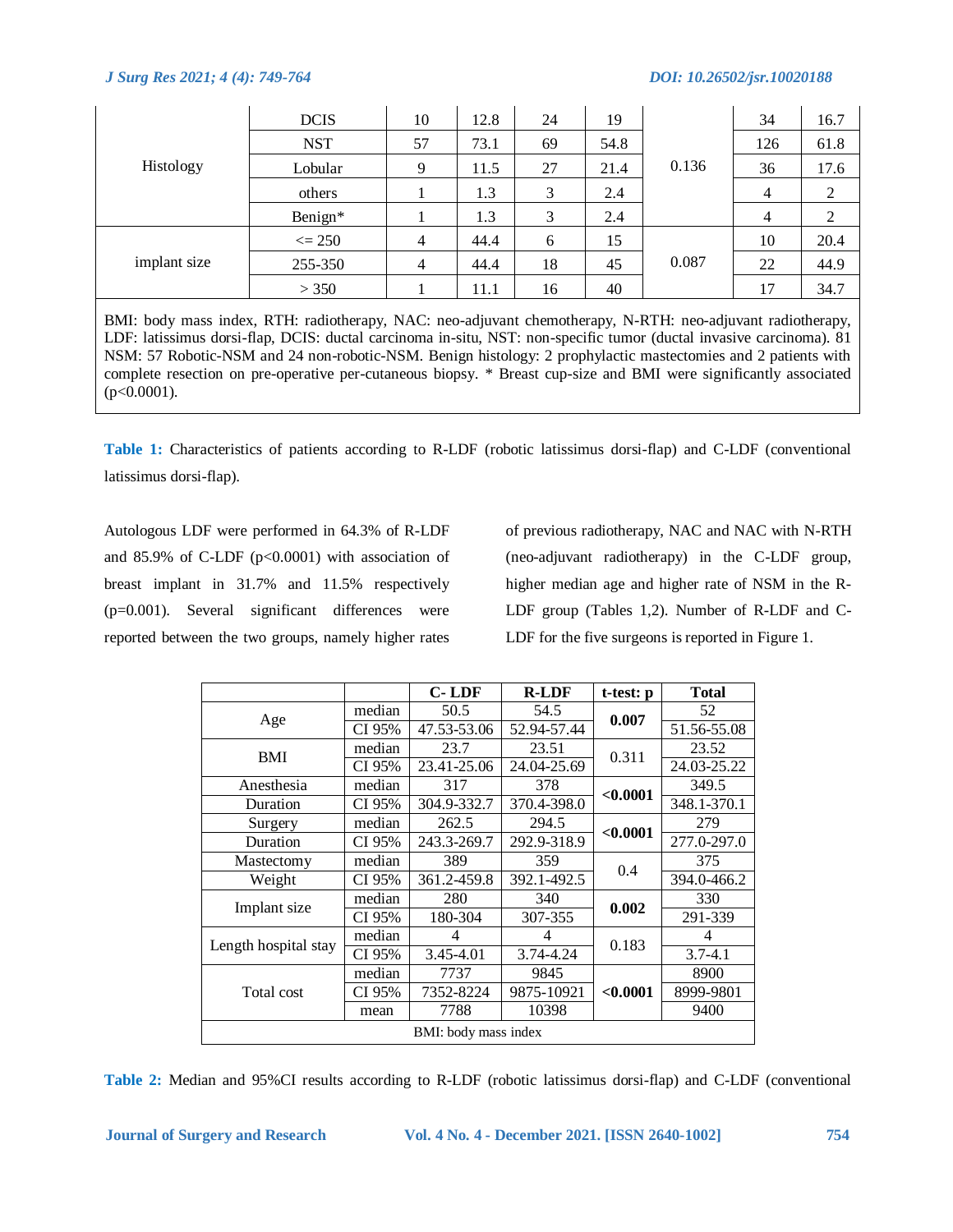latissimus dorsi-flap).



\*10 R-LDF performed by surgeon 3 and 1 concomitantly.

**Figure 1:** Number of R-LDF (robotic latissimus dorsi-flap) and C-LDF (conventional latissimus dorsi-flap) for the five surgeons.

# **3.2 Type of reconstruction**

LDF-IBR was associated with implant-IBR in 24.0% patients (49/204) with a significant association between breast cup-size and LDF-IBR with implant: 13.0% (12/92) for cup-sizes A-B, 30.9% (21/68) for cup-size C and  $36.4\%$  (16/44) for cup-sizes > C (p=0.003). Higher rate of LDF-IBR with implant was observed for patients with previous radiotherapy (30/102: 29.4% with radiotherapy versus 19/102: 18.6% without radiotherapy, p=0.071). In binary logistic regression, LDF-IBR with implant was significantly associated with previous radiotherapy (OR: 2.031, CI95% 1.028-4.011, p=0.041) and breast cup-size (Cup-size C: OR=3.181, CI95% 1.419-7.131,  $p=0.005$  and for breast cup-size  $\geq$ C: OR=4.077, CI95% 1.695-9.803, p=0.002). Higher mean implant sizes were used for R-LDF versus C-LDF (p=0.002) (Table

2).

# **3.3 Breast cancer and treatment**

166 patients had invasive breast cancer (Table 1). Neoadjuvant chemotherapy was administered in 71 patients (34.8%) with a significantly higher rate for C-LDF versus R-LDF (Table 1), and adjuvant chemotherapy was administered in 34 patients (16.7%), with no difference between both groups (17.5%: 22/126 for R-LDF and 15.4%: 12/78 for C-LDF, p=0.699). 48 patients received radiotherapy before surgery (32/126: 25.4% for R-LDF and 16/78: 20.5% for C-LDF), NAC with N-radiotherapy was administered in 54 patients (21/126: 16.7% for R-LDF and 33/78: 42.3% for C-LDF), 29 patients received post mastectomy radiotherapy (25/126: 19.8% for R-LDF and 4/78: 5.1% for C-LDF) and 80 patients did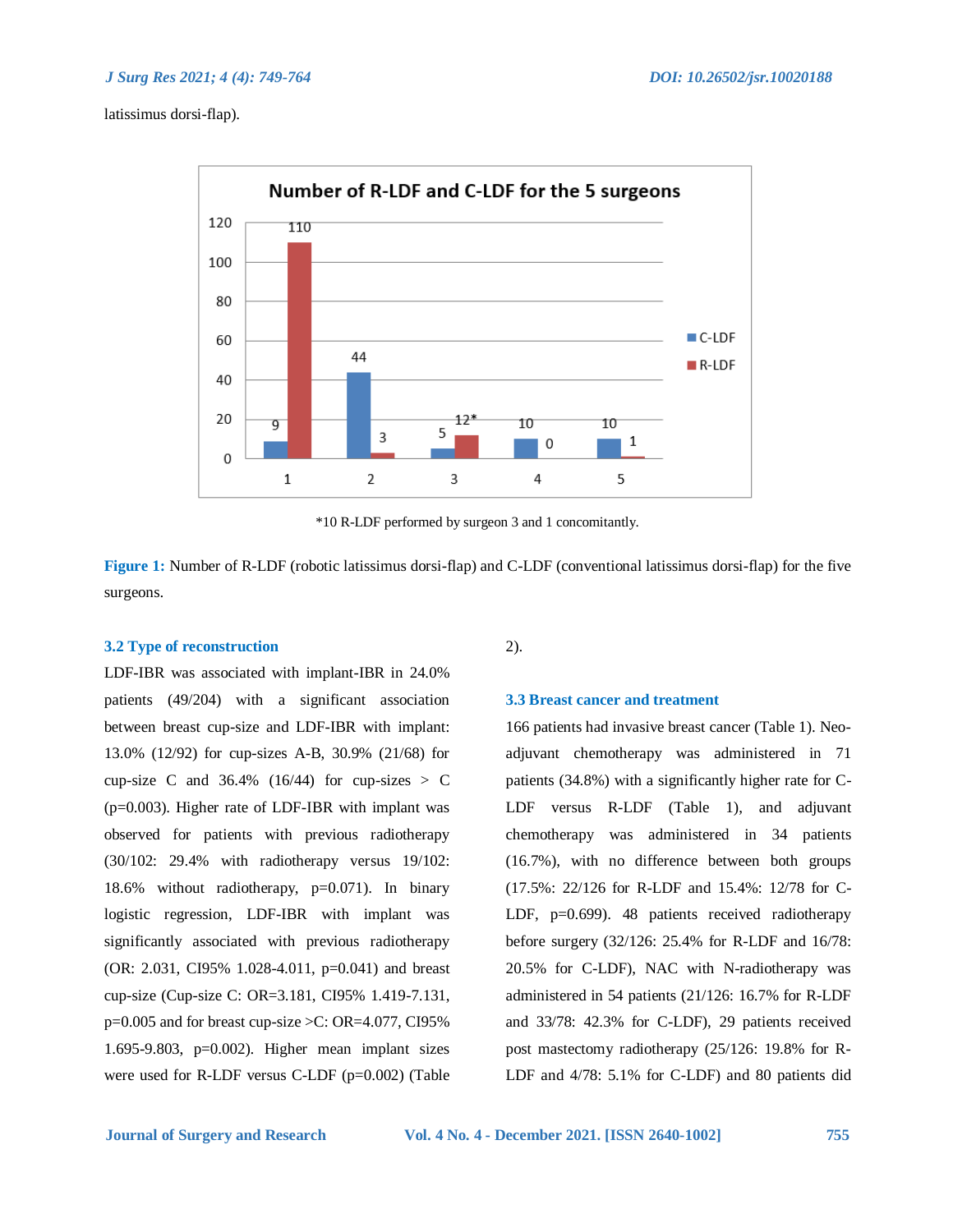not receive radiotherapy (48/126: 38.1% for R-LDF and 25/78: 32.1% for C-LDF) (p<0.0001). Endocrine therapy was administered in 126 patients (61.8%), with no difference between the two groups (89/126: 70.6% for R-LDF and 49/78: 62.8% for C-LDF, p=0.246).

# **3.4 Durations of surgery**

Included all procedures and several installations from

skin incision to the end of skin suture. Median duration of surgery and anesthesia was higher for R-LDF (Table 2). Significantly higher rates of duration of anesthesia more than median duration (349.5 minutes) were observed for non-autologous LDF, association with breast implant, NSM and R-LDF in univariate analysis (Table 3).

|                        |                     | Anesthesia<br>duration |                |                  | Chi <sup>2</sup>          | <b>LHS</b>          |                  |                  | Chi <sup>2</sup> |  |
|------------------------|---------------------|------------------------|----------------|------------------|---------------------------|---------------------|------------------|------------------|------------------|--|
|                        |                     | $Nb \leq$<br>median    | Nb<br>median   | $\%$ ><br>median | $\boldsymbol{\mathrm{p}}$ | $Nb \leq$<br>median | Nb<br>median     | $\%$<br>median   | $\mathbf{p}$     |  |
| Breast cup             | $A-B$               | 49                     | 43             | 46.7             |                           | 42                  | 50               | 54.3             |                  |  |
| size                   | $\mathbf C$         | 35                     | 33             | 48.5             | 0.386                     | 25                  | 43               | 63.2             | 0.486            |  |
|                        | >C                  | 18                     | 26             | 59.1             |                           | 20                  | 24               | 54.5             |                  |  |
|                        | $\leq$ 24.9         | 64                     | 67             | 51.1             |                           | 64                  | 67               | 51.1             |                  |  |
| <b>BMI</b>             | 25-29.99            | 30                     | 21             | 41.2             | 0.193                     | 14                  | 37               | 72.5             | 0.032            |  |
|                        | $>=$ 30             | $\,8\,$                | 14             | 63.6             |                           | 9                   | 13               | 59.1             |                  |  |
| Previous<br><b>RTH</b> | No                  | 52                     | 50             | 49               | 0.889                     | 42                  | 60               | 58.8             | 0.777            |  |
|                        | Yes                 | 50                     | 52             | 51               |                           | 45                  | 57               | 55.9             |                  |  |
| <b>NAC</b>             | No                  | 71                     | 62             | 46.6             | 0.24                      | 52                  | 81               | 60.9             | 0.182<br>0.423   |  |
|                        | Yes                 | 31                     | 40             | 56.3             |                           | 35                  | 36               | 50.7             |                  |  |
| $NAC+N-$               | $\rm No$            | 79                     | 71             | 47.3             | 0.267                     | 61                  | 89               | 59.3             |                  |  |
| RTH                    | Yes                 | 23                     | 31             | 57.4             |                           | 26                  | 28               | 51.9             |                  |  |
| Axillary               | No                  | 53                     | 42             | 44.2             |                           | 41                  | 54               | 56.8             |                  |  |
| surgery                | <b>SLNB</b>         | 27                     | 31             | 56.4             | 0.292                     | 23                  | 32               | 58.2             | 0.987            |  |
|                        | <b>ALND</b>         | 25                     | 29             | 53.7             |                           | 23                  | 31               | 57.4             |                  |  |
|                        | Prophylactic        | $\boldsymbol{0}$       | $\overline{2}$ | 100              |                           | $\overline{2}$      | $\boldsymbol{0}$ | $\boldsymbol{0}$ |                  |  |
| Indication             | Primary             | 77                     | 81             | 51.3             | 0.232                     | 68                  | 90               | 57               | 0.224            |  |
|                        | Local<br>recurrence | 25                     | 19             | 43.2             |                           | 17                  | 27               | 61.4             |                  |  |
| <b>LDF</b>             | autologous          | 81                     | 67             | 45.3             | 0.041                     | 62                  | 86               | 55.4             | 0.753            |  |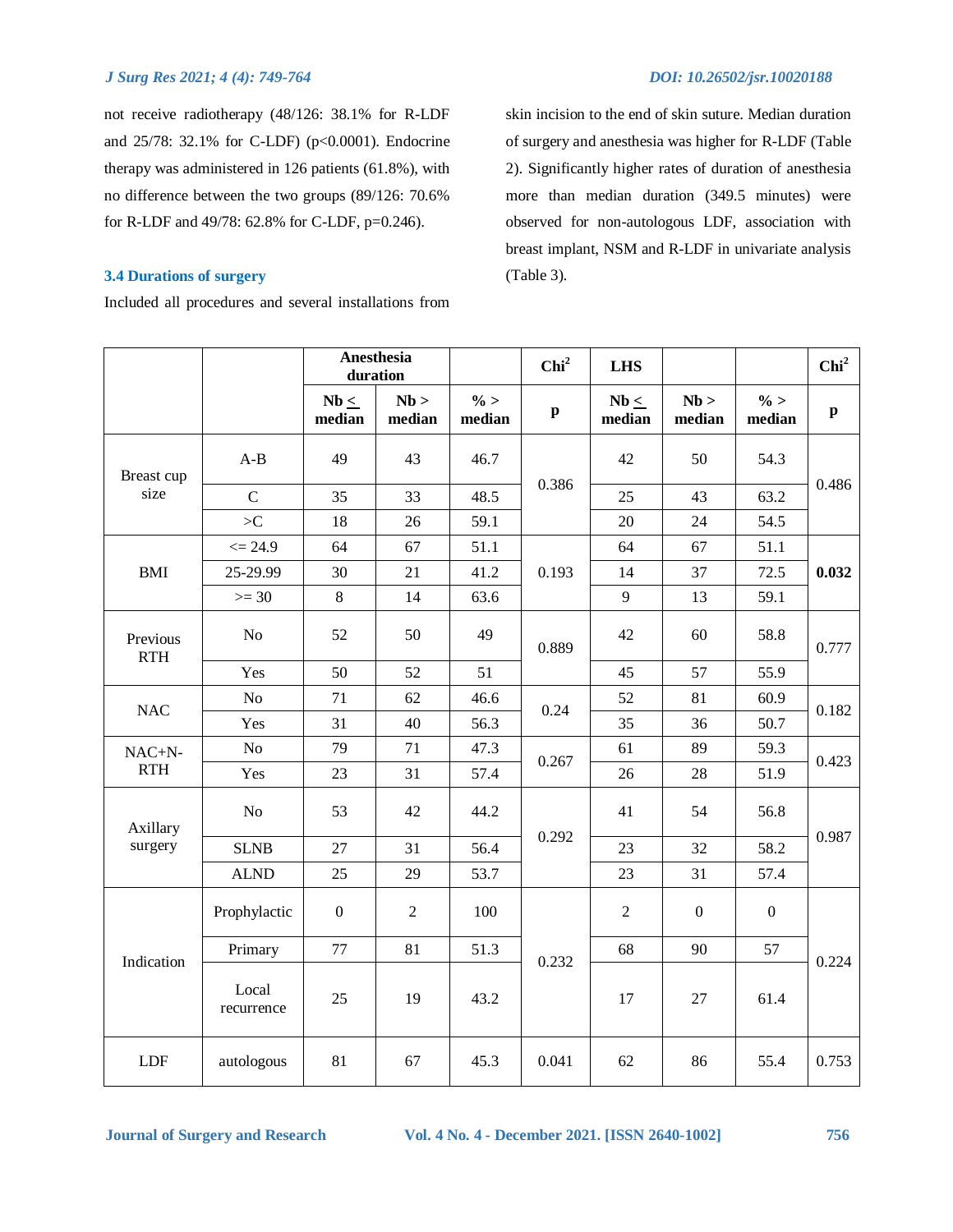dorsi-flap.

|                                                                                                                                                                                                                           | no<br>autologous | 21             | 35             | 62.5           |          | 25 | 31 | 58.1 |       |  |
|---------------------------------------------------------------------------------------------------------------------------------------------------------------------------------------------------------------------------|------------------|----------------|----------------|----------------|----------|----|----|------|-------|--|
|                                                                                                                                                                                                                           | No.              | 90             | 65             | 41.9           |          | 72 | 83 | 53.5 |       |  |
| Implant                                                                                                                                                                                                                   | Yes              | 12             | 37             | 75.5           | < 0.0001 | 15 | 34 | 69.4 | 0.068 |  |
|                                                                                                                                                                                                                           | <b>NSM</b>       | 25             | 56             | 69.1           |          | 35 | 46 | 56.8 |       |  |
| Mastectomy                                                                                                                                                                                                                | <b>SSM</b>       | 73             | 46             | 38.7           | < 0.0001 | 49 | 70 | 58.8 | 0.401 |  |
|                                                                                                                                                                                                                           | Standard         | $\overline{4}$ | $\overline{0}$ | $\overline{0}$ |          | 3  | 1  | 25   |       |  |
|                                                                                                                                                                                                                           | 2016-2017        | 45             | 55             | 55             |          | 34 | 66 | 66   | 0.016 |  |
| Years                                                                                                                                                                                                                     | 2018-2020        | 57             | 47             | 45.2           | 0.207    | 53 | 51 | 49   |       |  |
| Robotic                                                                                                                                                                                                                   | N <sub>0</sub>   | 54             | 24             | 30.8           |          | 37 | 41 | 52.6 |       |  |
| surgery                                                                                                                                                                                                                   | Yes              | 48             | 78             | 61.9           | < 0.0001 | 50 | 76 | 60.3 | 0.309 |  |
| Legend: BMI: body mass index, RTH: radiotherapy, NAC: neo-adjuvant chemotherapy, N-RTH: neo-adjuvant<br>radiotherapy, LDF: latissimus dorsi-flap, R-LDF: robotic latissimus dorsi-flap and C-LDF: conventional latissimus |                  |                |                |                |          |    |    |      |       |  |

**Table 3:** Anesthesia duration and length of hospital stay (LHS).

In binary logistic regression, adjusted on R-LDF or C-LDF, NSM or SSM, autologous LDF or not, association with breast implant or not, BMI with 3 categories and year of treatment, there was no significant association with R-LDF or C-LDF (OR: 1.571, 95%CI 0.729-3.382, p=0.249), with autologous LDF versus non autologous (OR: 1.228, 95%CI 0.519- 2.904, p=0.641) and a significant association with LDF with implant versus no-implant (OR: 5.003, 95%CI 1.942-12.89, p=0.001), with BMI > 30 (OR: 3.002, 95%CI 1.049-8.589, p=0.040), with SSM versus NSM (OR: 0.284, 95%CI 0.130-0.622, p=0.002) and with year of treatment from 2016 to 2020 (OR: 0.696, 95%CI 0.496-0.978, p=0.037). For distinction between years, there was a significant association with years 2019-2020 versus 2016 (OR: 0.310, 95%CI 0.098- 0.976, p=0.045) with no significant difference for year

2017 and year 2018. In the same statistic model applied for R-LDF alone, there was a significant association between duration of anesthesia and year of treatment from 2016 to 2020 (OR: 0.596, 95%CI 0.369-0.962,  $p=0.034$ ), with according to years of treatment a significant association with year 2019- 2020 (OR: 0.161, 95%CI 0.029-0.902, p=0.038), without significant difference for year 2017 (OR: 0.307, 95%CI 0.071-1.328, p=0.114) and near significant result for year 2018 (OR: 0.233, 95%CI 0.053-1.024, p=0.054). In the model applied for C-LDF alone, there was no significant association with year of treatment (OR: 0.800, 95%CI 0.464-1.379, p=0.422).

# **3.5 Post-operative LHS**

was not significantly different between both groups,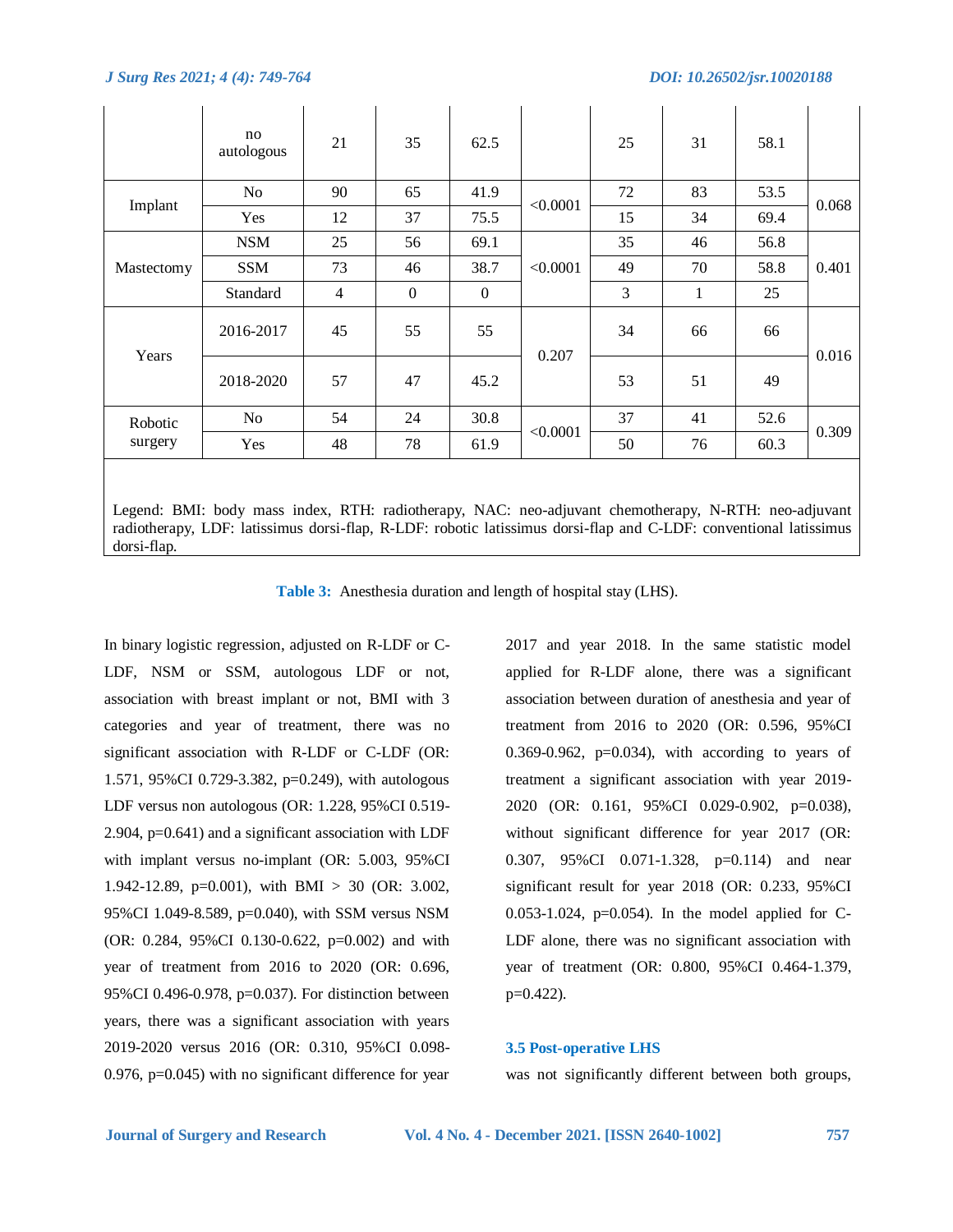with a median of 4 days (Table 2). In univariate analysis, significantly higher rates of LHS of more than 4 days were observed for BMI 25-29.99 and  $>$  30 (Table 3) and all 7 patients with grade 2-3 dorsal complications had LHS higher than 3 days with a significant difference in comparison with patients without dorsal complications or grade 1 complications  $(55.8\% : 110/197 \text{ with } LHS > 3 \text{ days})$  (p=0.020). Overall crude complication rate was 53.9% : 84 grade 1 (75% of complications), 7 grade 2 and 21 grade 3 (21 re-operations). Implant loss rate was 20.4% (10/49) with no significant difference between R-LDF and C-LDF (10/40: 8/23 NSM and 2/17 SSM versus 0/9 SSM respectively, p=0.173), no difference between previous radiotherapy or not  $(6/30$  versus  $4/19$ ,  $p=0.929$ ) and no difference for smokers vs non-smokers (4/12: 33.3% versus 6/37: 16.2%, respectively, 0.233). Higher implant loss rate was significantly associated with NSM (8/23: 34.8%) versus SSM (2/26: 7.7%) (p=0.022) (OR: 6.4, CI95% 1.20-34.28). Crude dorsal complication rate was 35.3% (72/204): 65 dorsal seroma grade 1 complications (90.3% of complications: 29.4% (37/126) for R-LDF and 35.9%  $(28/78)$  for C-LDF, p=0.35), 1 grade 2 complication consisting in a dorsal infection for a R-LDF and 6 grade 3 complications (re-operation for: 4 dorsal bleedings, 1 dorsal infection, 1 partial LDF necrosis), 3 in each group R-LDF and C-LDF. There was no significant difference between both groups, R-LDF and C-LDF (Table 1). In univariate analysis, the only significant association for dorsal complications was  $BMI > 25$  (p=0.022) and Grade 2-3 dorsal complications were significantly associated with ASA status  $> 1$  (p=0.014) and implant associated with LDF (p=0.037) (Table 4). In binary logistic regression, Grade 2-3 dorsal complications were associated with LDF-implant versus no implant (OR: 5.661, CI95% 1.146-27.97, p=0.033).

| <b>Dorsal complications</b> |                |                | Complication  | N <sub>0</sub> |               | Chi <sup>2</sup> |                | Grade 2-3      | No or grade 1  |                | Chi <sup>2</sup> |
|-----------------------------|----------------|----------------|---------------|----------------|---------------|------------------|----------------|----------------|----------------|----------------|------------------|
|                             |                | <b>Nb</b>      | $\frac{0}{0}$ | <b>Nb</b>      | $\frac{0}{0}$ | p                | <b>Nb</b>      | $\frac{0}{0}$  | <b>Nb</b>      | $\frac{0}{0}$  | p                |
|                             | Number         | 72             | 35.3          | 132            | 64.7          |                  | $\overline{7}$ | 3.4            | 197            | 96.6           |                  |
|                             | C-LDF          | 31             | 43.1          | 47             | 35.6          | 0.295            | 3              | 42.9           | 75             | 38.1           | 0.798            |
| Surgery                     | R-LDF          | 41             | 56.9          | 85             | 64.4          |                  | $\overline{4}$ | 57.1           | 122            | 61.9           |                  |
|                             | $A-B$          | 29             | 40.3          | 63             | 47.7          |                  | 2              | 28.6           | 90             | 45.7           |                  |
| Breast cup size             | $\mathcal{C}$  | 31             | 43.1          | 37             | 28            | 0.083            | 5              | 71.4           | 63             | 32             | 0.076            |
|                             | $>\!\!C$       | 12             | 16.7          | 32             | 24.2          |                  | $\Omega$       | $\Omega$       | 44             | 22.3           |                  |
|                             | $\leq$ 24.9    | 45             | 62.5          | 86             | 65.2          | 0.022            | 5              | 71.4           | 126            | 64             | 0.645            |
| <b>BMI</b>                  | 25-29.99       | 24             | 33.3          | 27             | 20.5          |                  | $\overline{2}$ | 28.6           | 49             | 24.9           |                  |
|                             | $>= 30$        | 3              | 4.2           | 19             | 14.4          |                  | $\Omega$       | $\Omega$       | 22             | 11.2           |                  |
|                             | 1              | 26             | 36.1          | 44             | 33.3          |                  | 6              | 85.7           | 64             | 32.5           | 0.014            |
| <b>ASA</b> status           | $\overline{2}$ | 44             | 61.1          | 86             | 65.2          | 0.74             | 1              | 14.3           | 129            | 65.5           |                  |
|                             | 3              | $\overline{2}$ | 2.8           | $\overline{2}$ | 1.5           |                  | $\Omega$       | $\Omega$       | $\overline{4}$ | $\mathfrak{2}$ |                  |
| Tobacco                     | No             | 51             | 70.8          | 105            | 79.5          | 0.161            | 6              | 85.7           | 150            | 76.1           | 0.557            |
|                             | Yes            | 21             | 29.2          | 27             | 20.5          |                  | 1              | 14.3           | 47             | 23.9           |                  |
| Diabetes                    | N <sub>o</sub> | 69             | 95.8          | 129            | 97.7          | 0.444            | $\tau$         | 100            | 191            | 97             | 0.639            |
|                             | Yes            | 3              | 4.2           | $\overline{3}$ | 2.3           |                  | $\Omega$       | $\overline{0}$ | 6              | 3              |                  |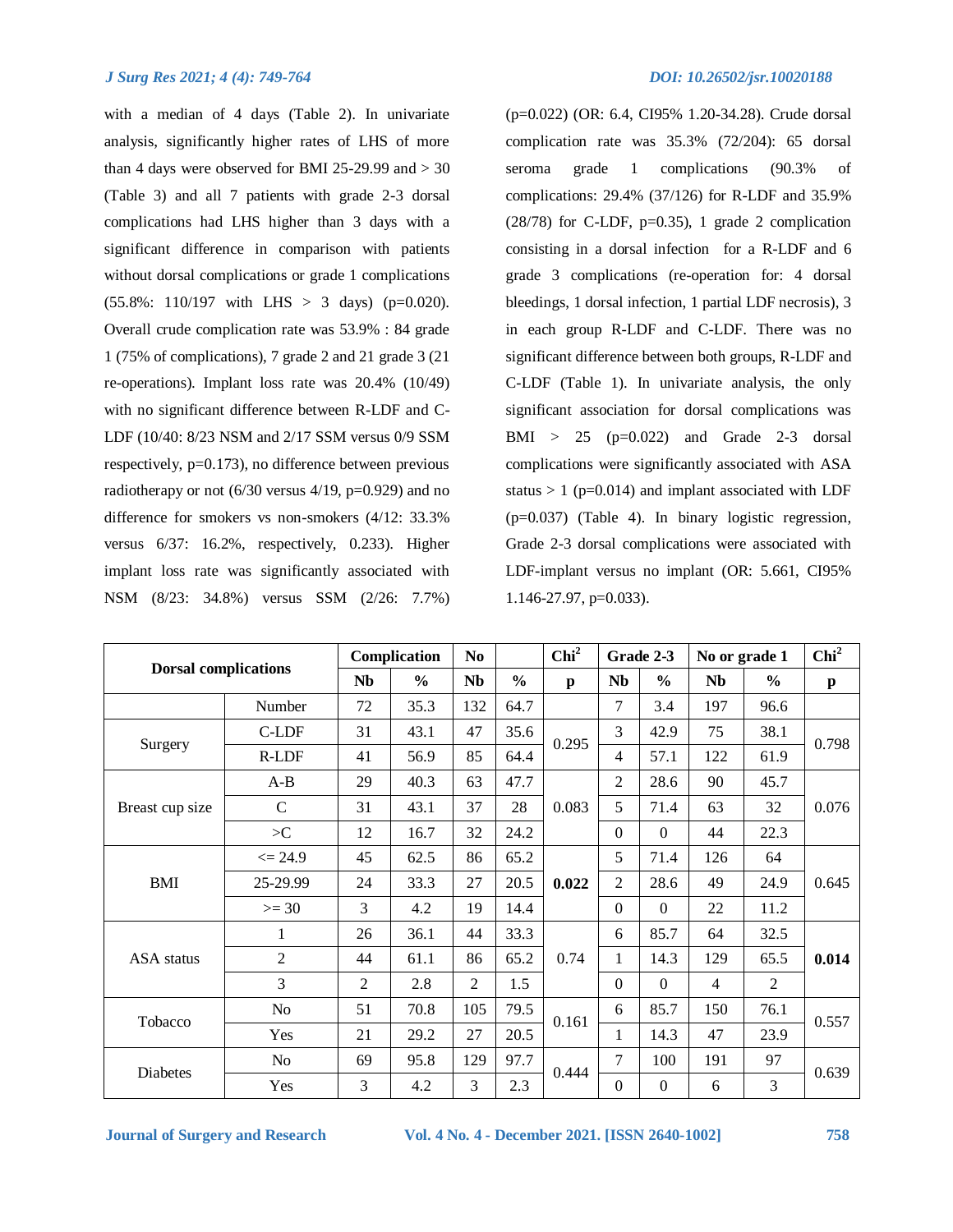|                  | No                                                                                                         | 36               | 50                          | 66  | 50   |       | 5                | 71.4             | 97             | 49.2           | 0.249 |
|------------------|------------------------------------------------------------------------------------------------------------|------------------|-----------------------------|-----|------|-------|------------------|------------------|----------------|----------------|-------|
| Previous RTH     | Yes                                                                                                        | 36               | 50                          | 66  | 50   | 1     | $\overline{2}$   | 28.6             | 100            | 50.8           |       |
| <b>NAC</b>       | N <sub>o</sub>                                                                                             | 50               | 69.4                        | 83  | 62.9 | 0.347 | 5                | 71.4             | 128            | 65             | 0.725 |
|                  | Yes                                                                                                        | 22               | 30.6                        | 49  | 37.1 | 0.31  | $\overline{2}$   | 28.6             | 69             | 35             |       |
| NAC+N-RTH        | N <sub>o</sub>                                                                                             | 56               | 77.8                        | 94  | 71.2 |       | 6                | 85.7             | 144            | 73.1           | 0.457 |
|                  | Yes                                                                                                        | 16               | 22.2                        | 38  | 28.8 |       | $\mathbf{1}$     | 14.3             | 53             | 26.9           |       |
|                  | N <sub>o</sub>                                                                                             | 31               | 43.1                        | 64  | 48.5 |       | $\overline{2}$   | 28.6             | 93             | 47.2           |       |
| Axillary surgery | <b>SLNB</b>                                                                                                | 25               | 34.7                        | 30  | 22.7 | 0.17  | 3                | 42.9             | 52             | 26.4           | 0.55  |
|                  | <b>ALND</b>                                                                                                | 16               | 22.2                        | 38  | 28.8 |       | 2                | 28.6             | 52             | 26.4           |       |
|                  | Prophylactic                                                                                               | 54               | 75                          | 104 | 78.8 |       | 6                | 85.7             | 152            | 77.2           |       |
| Indication       | Primary                                                                                                    | 17               | 23.6                        | 27  | 20.5 | 0.782 | 1                | 14.3             | 43             | 21.8           | 0.855 |
|                  | Local<br>recurrence                                                                                        | $\mathbf{1}$     | 1.4                         | 1   | 0.8  | 0.118 | $\Omega$         | $\mathbf{0}$     | 2              | $\mathbf{1}$   |       |
| <b>LDF</b>       | autologous                                                                                                 | 15               | 20.8                        | 41  | 31.1 |       | $\mathbf{1}$     | 14.3             | 55             | 27.9           | 0.427 |
|                  | no autologous                                                                                              | 57               | 79.2                        | 91  | 68.9 |       | 6                | 85.7             | 142            | 72.1           | 0.037 |
| Implant          | N <sub>o</sub>                                                                                             | 56               | 77.8                        | 99  | 75   | 0.657 | 3                | 42.9             | 152            | 77.2           |       |
|                  | Yes                                                                                                        | 16               | 22.2                        | 33  | 25   |       | $\overline{4}$   | 57.1             | 45             | 22.8           |       |
|                  | <b>NSM</b>                                                                                                 | 23               | 31.9                        | 58  | 43.9 |       | $\mathbf{1}$     | 14.3             | 80             | 40.6           |       |
| Mastectomy       | <b>SSM</b>                                                                                                 | 49               | 68.1                        | 70  | 53   | 0.059 | 6                | 85.7             | 113            | 57.4           | 0.324 |
|                  | Standard                                                                                                   | $\boldsymbol{0}$ | $\boldsymbol{0}$            | 44  | 3    |       | $\Omega$         | $\boldsymbol{0}$ | $\overline{4}$ | $\overline{2}$ |       |
| Years            | 2016-2017                                                                                                  | 41               | 56.9                        | 59  | 44.7 | 0.094 | $\overline{3}$   | 42.9             | 97             | 49.2           | 0.74  |
|                  | 2018-2020                                                                                                  | 31               | 43.1                        | 73  | 55.3 |       | $\overline{4}$   | 57.1             | 100            | 50.8           |       |
| Length hospital  | $\leq$ = 3                                                                                                 | 29               | 40.3                        | 58  | 43.9 | 0.613 | $\boldsymbol{0}$ | $\boldsymbol{0}$ | 87             | 44.2           | 0.02  |
| stay             | > 3                                                                                                        | 43               | 59.7                        | 74  | 56.1 |       | $\tau$           | 100              | 110            | 55.8           |       |
|                  | BMI: body mass index, RTH: radiotherapy, NAC: neo-adjuvant chemotherapy, N-RTH: neo-adjuvant radiotherapy, |                  | LDF: latissimus dorsi-flap. |     |      |       |                  |                  |                |                |       |

**Table 4:** Dorsal complications and Grade 2-3 dorsal complications.

# **3.6 Interval time between surgery and adjuvant therapy**

was not different between both groups (median: 54 days for R-LDF and 48 days for C-LDF, p=0.234) and between adjuvant chemotherapy or post mastectomy radiotherapy (48 days vs 59 days, respectively, p=0.063). Interval time was 54 days for patients with no or grade 1 dorsal complications in comparison with 91.5 days for grade 2-3 dorsal complications  $(p=0.030)$ .

# **3.7 Cost evaluation**

Significantly higher costs were observed for R-LDF in comparison with C-LDF, with a median total cost difference of 27.2% (2108 Euros) (Table 2). In binary logistic regression, cost > 8900 Euros (total median cost) was significantly associated with LDF-IBR and breast implant versus no implant (OR: 7.941, CI95% 2.664-23.67, p<0.0001) R-LDF versus C-LDF (OR: 6.968, CI95% 2.855-17.00, p<0.0001) and year of treatment 2017 (OR: 0.201, 95%CI 0.069-0.589,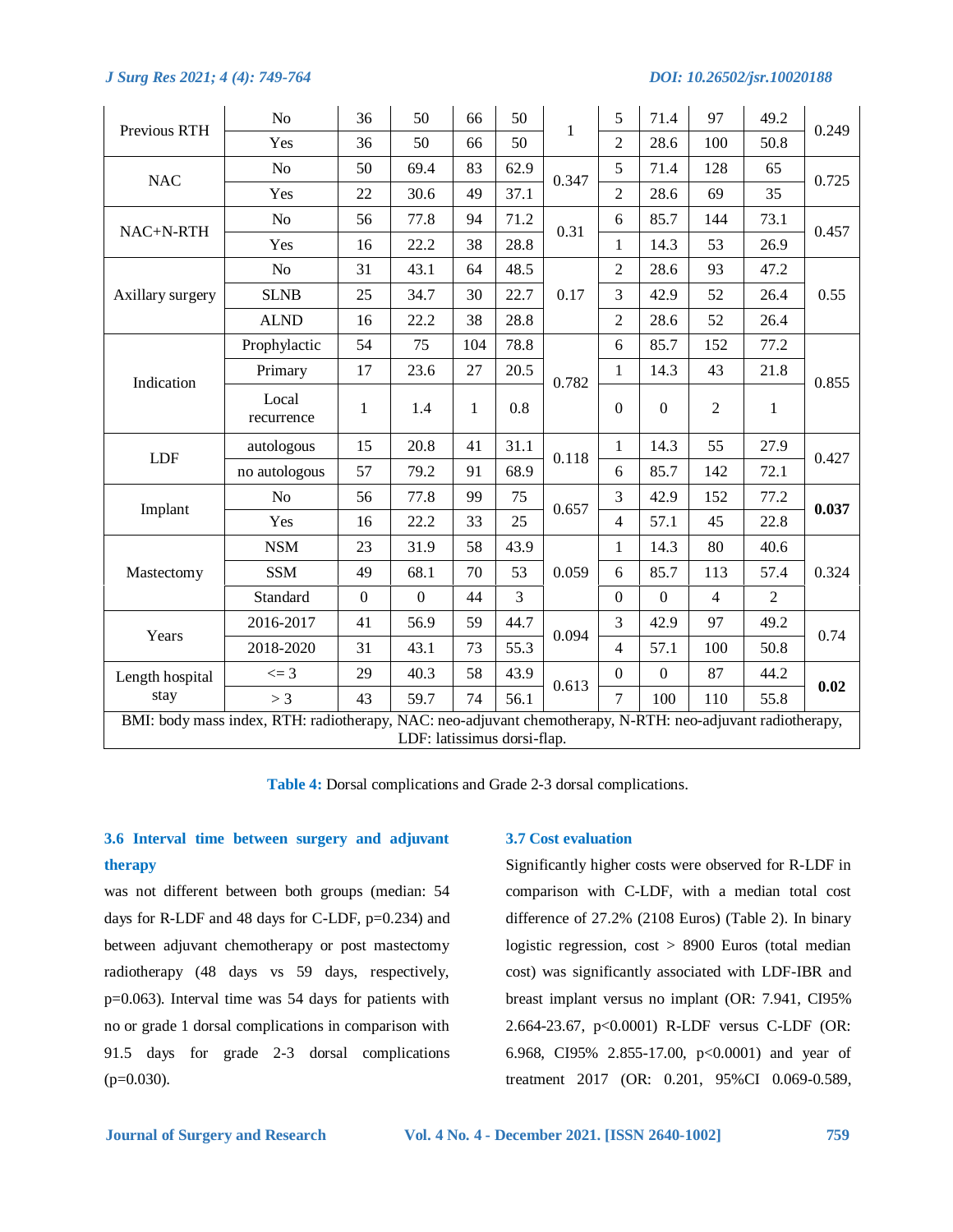p=0.003), year 2018 (OR: 0.371, 95%CI 0.134-1.025, p=0.056), years 2019-2020 (OR: 0.126, 95%CI 0.036- 0.444, p=0.001), with no significant association between autologous LDF versus non-autologous LDF (OR: 2.271, CI95% 0.882-5.851, p=0.089), SSM versus NSM (OR: 0.823, CI95% 0.366-1.855, p=0.639), BMI 25-29.99 (OR: 1.468, CI95% 0.667- 3.232, p=0.340) and BMI > 30 (OR: 2.232, CI95% 0.718-6.933, p=0.165) versus BMI < 24.9. In the same statistic model applied for R-LDF alone, there was a significant association between cost > 8900 Euros and years 2019-2020 (OR: 0.164, 95%CI 0.031-0.875, p=0.034) without significant association for year 2018 (OR: 0.592, 95%CI 0.136-2.568, p=0.483) and year 2017 (OR: 0.316, 95%CI 0.074-1.352, p=0.120) versus year 2016. In the model applied for C-LDF alone, there was no significant association for each years in comparison with year 2016.

# **4. Discussion**

Crude dorsal complication rate was 35.3% with 3.5% grade 2-3 complications; there was no significant difference in complication rates and notably in seroma rate between both groups. There was no difference in terms of operative time between both groups. However longer operative time was observed for LDF-IBR associated with breast implant reconstruction or NSM. There was also no difference in LHS and interval time to adjuvant treatment between both groups, with longer LHS and interval time for patients with grade 2-3 dorsal complications. R-LDF has the advantage of avoiding an approximately 9-12 cm dorsal scar that is required when performing a C-LDF. The tension on the dorsal scar can be responsible for discomfort and pain as well as a depression in the back scar. However, C-LDF allows reconstruction of nipple areolar complex using part of the dorsal skin flap for patients with SSM. A limitation of this technique lies in the cost of robotic procedures, with a median difference of around 2000 euros, due to the cost of robotic instruments. The first publications on R-LDF dissections were reported in order to assess feasibility, reproducibility and standardize the technique [15- 22,24-26]. To our knowledge, no study has yet compared R-LDF and C-LDF dissections for IBR. A study by Winocour et al. [27] compared 25 R-LDF and 27 C-LDF for delayed breast reconstruction through previous mastectomy incision with significantly shorter median LHS and significantly longer duration of surgery for R-LDF. In this study, the authors reported a revision rate of 24% (6/25) for R-LDF in comparison with our rate of 2.38% (3/126). Various studies have evaluated duration of surgery for R-LDF-IBR: a mean operative time of 400 minutes for Chung et al [17], 440 and 300 minutes for two cases reported by Lai et al (18) and median duration of 366 minutes for 25 R-LDF performed for delayed breast reconstruction by Winocour et al. [27]. About 60-90 minutes for dorsal surgery with R-LDF or C-LDF, as reported by Clemens et al. (average time of 92 minutes) [16] and 15 to 20 minutes for docking and positioning of the robotic instruments as robotic set up time averaged 23 minutes in Selber et al study [15]. A short learning curve of R-LDF, using a standardized technique, with the help of a double console for new surgeons on a team, represents an advantage over conventional endoscopic surgery, which is more difficult to perform. Robotic nipple sparing mastectomy [24,26] appears as a more complex procedure to perform than R-LDF. A reduction in anesthesia duration in multivariate analysis with an OR of 0.161 for years 2019-2020, shows an improvement in the length of the procedure over the years in relation with the learning curve for surgeons and the whole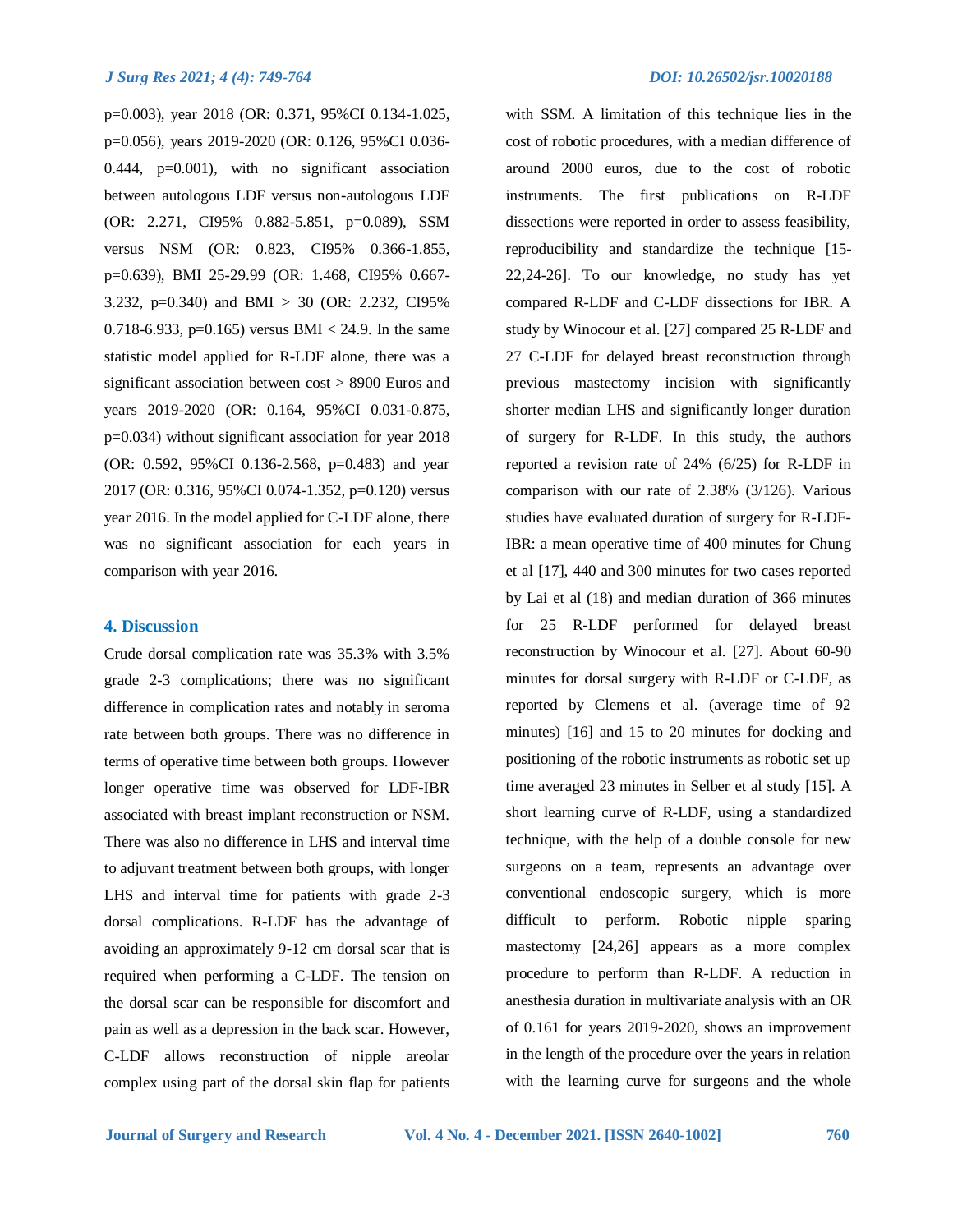team. In contrast, there was no decrease in duration of anesthesia for C-LDF according to years of treatment. We reported a high rate of radiotherapy performed prior to the mastectomy with LDF-IBR (50%) for patients with ipsilateral local recurrence after breast conservative treatment with whole breast radiotherapy, for patients with previous radiotherapy for Hodgkin disease and for patients with neo-adjuvant chemotherapy and radiotherapy [28]. In these cases, LDF nourishes and protect the thin skin envelope [4]. Determinant factors to offer LDF-IBR are usually, previous radiotherapy, large breast size, ptotic breasts and patient's wishes, particularly in recent years for patients who do not want implant IBR. Winocour et al. [27] reported 72% previous radiotherapy (18/25) for R-LDF performed for delayed breast reconstruction. Many centers offer implant-IBR with acellular dermal matrix or synthetic mesh, but the use of these matrixes could increase surgical complication rate, such as infections and seromas, with higher risk of reoperation and removal of implant [29-34]. Additional procedures such as lipofillings are often required after LDF-IBR in order to obtain sufficient volume and a best-preserved curve. However, with preservation of the skin envelope and nipple areolar complex when tumor distance is more than 1 or 2 centimeters, a large reconstruction volume is required for breast cup-sizes > B and LDF-IBR is proposed in association with breast implant. Despite the preventive post-operative infection measures, a high rate of implant removal for these patients at high risk of complications was observed. This rate was higher than reported in our experience for implant-IBR (7.8%) and in literature (1.0% to 9.9%). Autologous reconstruction with DIEP is an alternative that should be offered, however due to the complexity of the procedure it is more frequently offered for delayed reconstructions [8]. Cost evaluation has been reported for implant-IBR with robotic surgery, with higher cost in comparison with conventional implant-IBR [35,36] and also for robotic gynecologic oncologic surgery [37]. The same finding was observed in this study for R-LDF. The uses of specific devices for robotic procedures explain this cost difference. However, in correlation with a decrease of anesthesia duration cost > 8900 Euros decreased significantly during the last period (2019- 2020) for R-LDF. To our knowledge, this is the only study comparing R-LDF and C-LDF and the largest study of R-LDF for IBR. However, some limitations can be pointed out: it is a monocentric study, without satisfaction evaluation, functional results and pain evaluation for dorsal surgery, and without oncologic outcome evaluation. However, this non-randomized study including all patients with LDF-IBR in usual clinical practice in a breast unit put the basis for more robust data in the next future.

# **5. Conclusion**

In conclusion, there was no difference between R-LDF and C-LDF, except for a higher cost with R-LDF. Duration of anesthesia and cost decreased significantly over time throughout the learning curve of the team. LDF-IBR associated with breast implant reconstruction, for patients at high risk of complications, is associated with longer duration of surgery and a higher rate of implant removal. Further research should compare robotic to conventional surgery in terms of complication rates but should also evaluate other aspects such as quality of life, satisfaction, pain and functional results.

# **Conflict of interest**

The authors declare that the research was conducted in the absence of any commercial or financial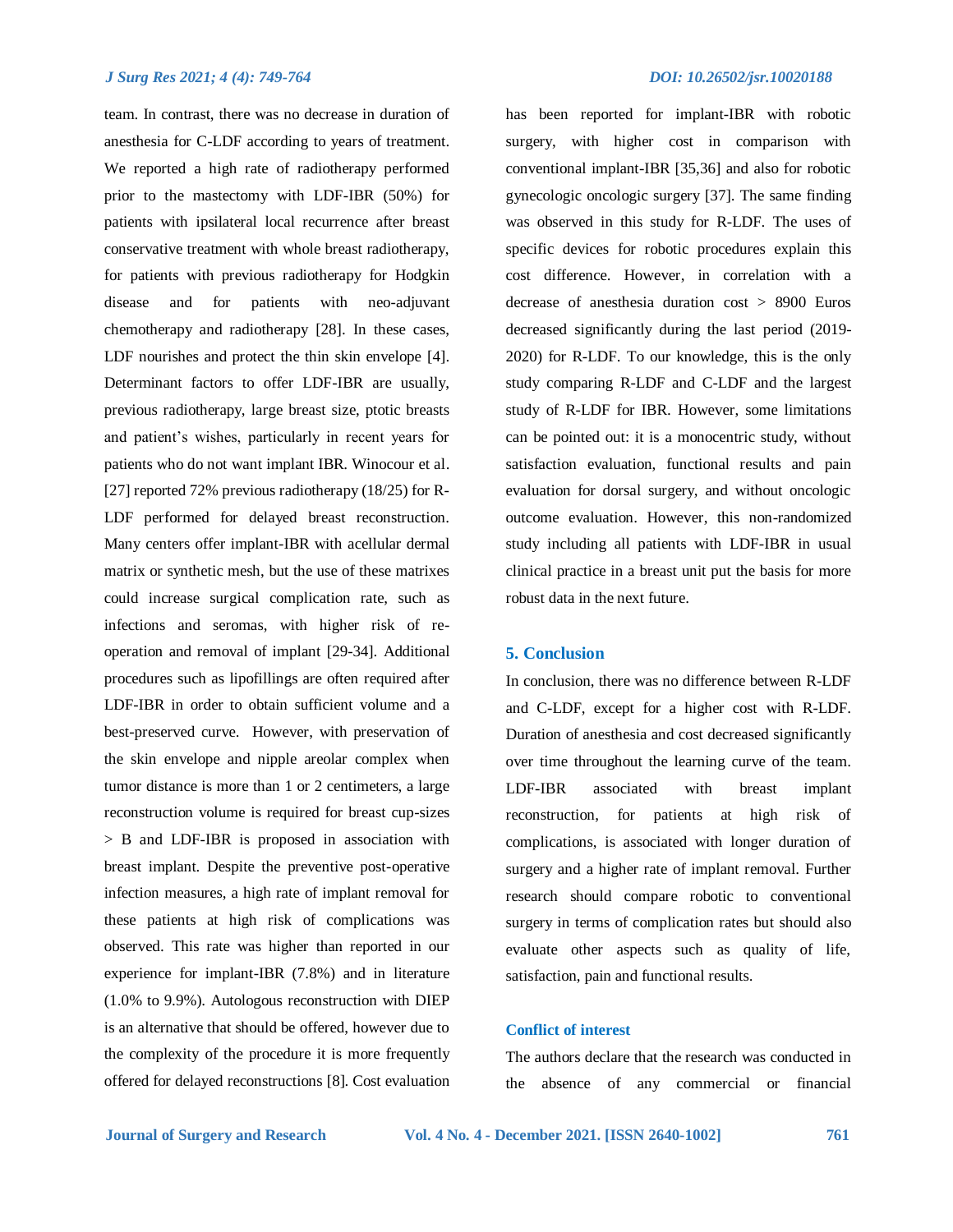relationships that could be construed as a potential conflict of interest.

# **Author contributions**

GH conceived the study and participated in its design, GH, SK, MC, MB drafted the manuscript, GH, SR, JB analyzed and interpreted the data, GH performed statistical analyses, GH, SR, JB, MC MB provided administrative, technical, or material support, GH supervised the statistical analysis, GH, SR, SK, MC, MB participated in critical revisions of the manuscript with respect to important intellectual content, GH supervised the study. All authors contributed to the article and approved the submitted version.

# **Funding**

None

# **Acknowledgments**

None

# **Data availability statement**

The original contributions presented in the study are included in the article/supplementary material, further inquiries can be directed to the corresponding author/s.

# **References**

- 1. Anderson BO, Masetti R, Silverstein MJ. Oncoplastic approaches to partial mastectomy: an overview of volume-displacement techniques. Lancet Oncol 6 (2005): 145-157.
- 2. Holmes DR, Schooler W, Smith R. Oncoplastic approaches to breast conservation. Int J Breast Cancer (2011): 303879.
- 3. Newman LA, Kuerer HM, Hunt KK, et al. Presentation, treatment, and outcome of local recurrence after skin-sparing mastectomy and

immediate breast reconstruction. Ann Surg Oncol 5 (1998): 620-626.

- 4. Simon P, Barrou J, Cohen M, et al. Types of mastectomies and immediate reconstructions for ipsilateral breast local recurrences. Frontiers in oncology (2020).
- 5. G Houvenaeghel, M Cohen, MA Dammacco, et al. Prophylactic nipple sparing mastectomy with immediate breast reconstruction: results of a French prospective trial. Br J Surg (2020).
- 6. Dauplat J, Kwiatkowski F, Rouanet P, et al. Quality of life after mastectomy with or without immediate breast reconstruction. Br J Surg 104 (2017): 1197‑1206.
- 7. Allen RJ, Treece P. Deep inferior epigastric perforator flap for breast reconstruction. Ann Plast Surg 32 (1994): 32-38.
- 8. Hunsinger V, Hivelin M, Derder M, et al. Longterm follow-up of quality of life following DIEP flap Breast Reconstruction. Plast Reconstr Surg 137 (2016): 1361-1371.
- 9. MC Missana, Pomel C. Endoscopic latissimus dorsi flap harvesting. Am J Surg 194 (2007): 164-169.
- 10. Dejode M, Barranger E. Endoscopic 3D latissimus dorsi flap harvesting for immediate breast reconstruction, Gynecol. Obstet. Fertil 44 (2016): 372-374.
- 11. Iglesias M, Gonzalez-Chapa DR. Endoscopic latissimus dorsi muscle flap for breast reconstruction after skin-sparing total mastectomy: report of 14 cases. Aesthet Plast Surg 37 (2013): 719-727.
- 12. Xu S, Tang P, Chen X, et al. Novel technique for laparoscopic harvesting of latissimus dorsi flap with prosthesis implantation for breast reconstruction: a preliminary study with 2 case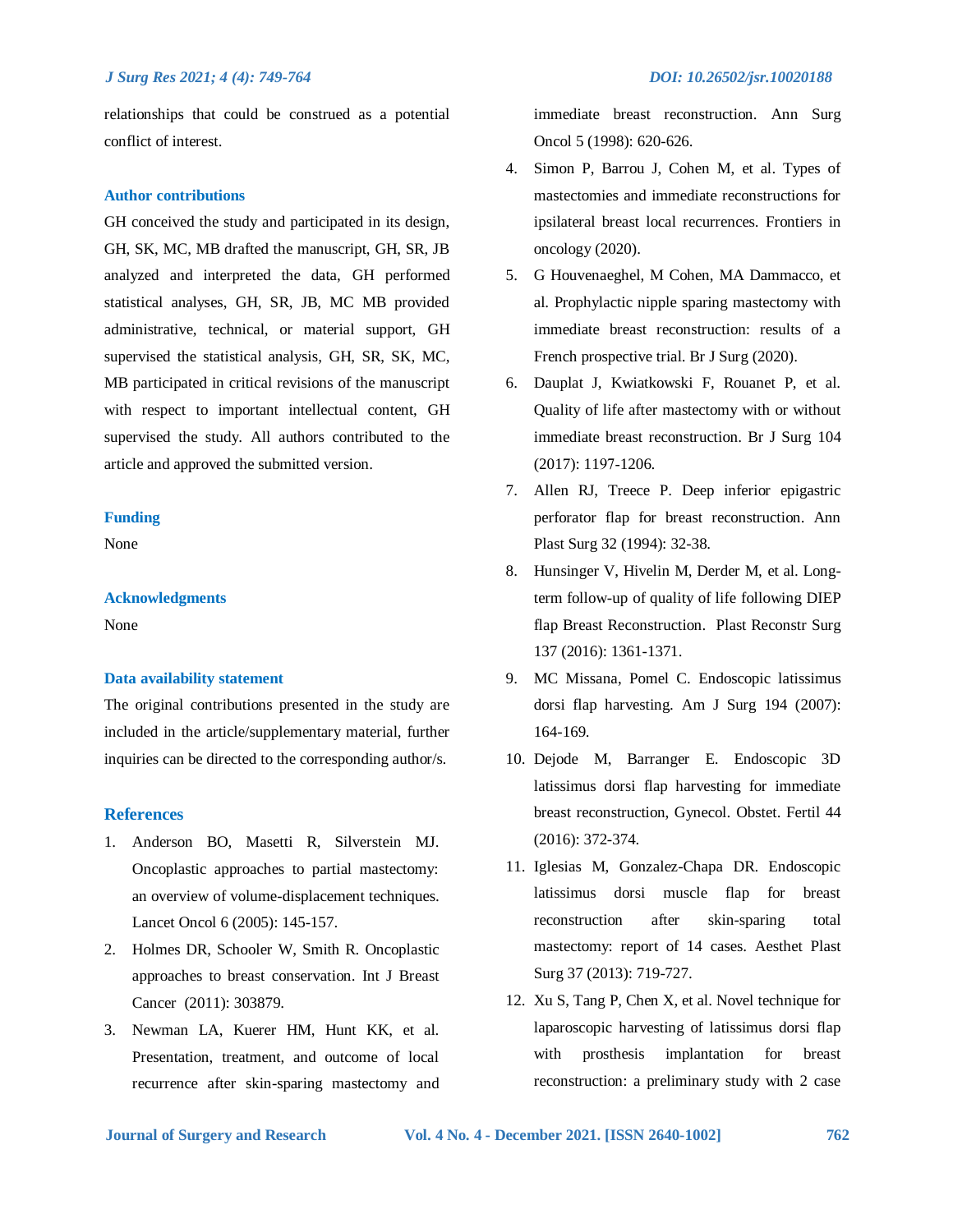reports, Medicine (Baltim.) 95 (2016): 5428.

- 13. Nakajima H, Fujiwara I, Mizuta N, et al. Clinical outcomes of video-assisted skin-sparing partial mastectomy for breast cancer and immediate reconstruction with latissimus dorsi muscle flap as breast-conserving therapy. World J Surg 34 (2010): 2197-2203.
- 14. Yuan H, Xie D, Xiao X, et al. The clinical application of mastectomy with single incision followed by immediate laparoscopic-assisted breast reconstruction with latissimus dorsi muscle flap. Surg Innovat 24 (2017): 349-352.
- 15. Selber JC, Baumann DP, Holsinger FC. Robotic latissimus dorsi muscle harvest: a case series. Plast Reconstr Surg 129 (2012): 1305-1312.
- 16. Clemens MW, Kronowitz S, Selber JC. Roboticassisted latissimus dorsi harvest in delayedimmediate breast reconstruction. Semin Plast Surg. Févr 28 (2014): 20‑25.
- 17. Chung JH, You HJ, Kim HS, et al. A novel technique for robot assisted latissimus dorsi flap harvest. J Plast Reconstr Aesthet Surg 68 (2015): 966-972.
- 18. Lai HW, Lin SL, Chen ST, et al. Robotic nipple sparing mastectomy and immediate breast reconstruction with robotic latissimus dorsi flap harvest - Technique and preliminary results. J Plast Reconstr Aesthet Surg 71 (2018): 59-61.
- 19. Houvenaeghel G, Cohen M, Ribeiro SR, et al. Robotic Nipple-Sparing Mastectomy and Immediate Breast reconstruction with robotic latissimus dorsi flap harvest: Technique and Results. Surg Innov (2020): 155.
- 20. Houvenaeghel G, Bannier M, Rua S, et al. Skin sparing mastectomy and robotic latissimus dorsiflap reconstruction through a single incision. World J Surg Oncol 17 (2019): 176.
- 21. Houvenaeghel G, Bannier M, Rua S, et al. Robotic breast and reconstructive surgery: 100 procedures in 2-years for 80 patients. Surg Oncol 31 (2019): 38‑45.
- 22. Houvenaeghel G, El Hajj H, Schmitt A, et al. Robotic-assisted skin sparing mastectomy and immediate reconstruction using latissimus dorsi flap a new effective and safe technique: A comparative study. Surg Oncol 35 (2020): 406- 411.
- 23. Dindo D, Demartines N, Clavien PA. Classification of surgical complications: a new proposal with evaluation in a cohort of 6336 patients and results of a survey. Ann Surg 240 (2004): 205‑213.
- 24. Houvenaeghel G, Bannier M, Rua S, et al. Breast cancer robotic nipple sparing mastectomy: evaluation of several surgical procedures and learning curve. World J Surg Oncol 17 (2019): 27.
- 25. Selber JC, Baumann DP, Holsinger CF. Robotic harvest of the latissimus dorsi muscle: laboratory and clinical experience. J Reconstr Microsurg 28 (2012): 457-464.
- 26. Lai HW, Toesca A, Sarfati B, et al. Consensus Statement on Robotic Mastectomy-Expert Panel From International Endoscopic and Robotic Breast Surgery Symposium (IERBS) 2019: Annals of Surgery (2020).
- 27. Winocour S, Tarassoli S, Chu CK, et al. Comparing outcomes of robotic-assisted latissimus dorsi harvest to traditional open approach in breast reconstruction. Plast Reconstr Surg (2020).
- 28. Zinzindohoué C, Bertrand P, Michel A, et al. A Prospective study on skin-sparing mastectomy for immediate breast reconstruction with